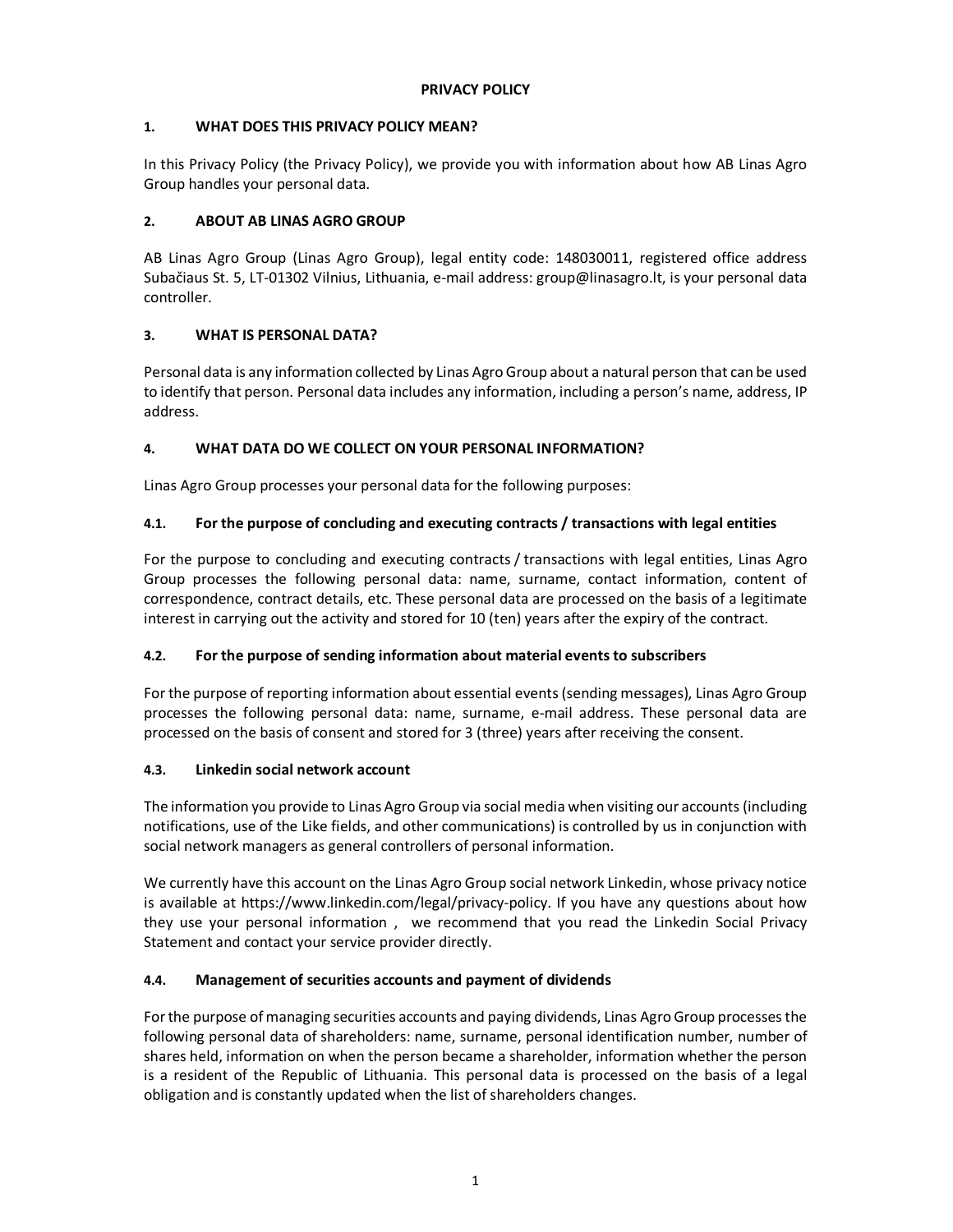#### **4.5. Award of scholarships**

For the purpose of awarding scholarships, Linas Agro Group processes the following personal data of the scholarship recipient: name, surname, personal identification code, residential address, telephone number, bank account number. This personal data is processed for the purpose of performance of the contract and is stored for 10 (ten) years after the expiry of the contract.

#### **4.6. Video surveillance**

For the purpose of ensuring the security of persons and property (video surveillance), Linas Agro Group processes the following personal data: the image and the movement of a person entering the field of surveillance of video cameras. This personal data is processed on the basis of a legitimate interest in ensuring the security of property and surroundings and are stored for 14 (fourteen) days from the making of the record. Data subjects are informed about the places where video surveillance is carried out in the territory of Linas Agro Group by means of warning signs.

#### **4.7. Recruitment**

Linas Agro Group processes the following personal data of candidates for vacancies: name, surname, education, work experience and other information provided by the person in the CV and cover letter. This personal data is processed with a legitimate interest in selecting the candidate and with your consent it is stored for 3 months from the date of employment.

If you are not selected for the next selection stage, the CV will be stored only with your separate consent, in the absence of consent, it will be destroyed within 1 month from the end of the selection.

#### **4.8. Cookies**

When you visit Linas Agro Group website, we may place cookies on your device. Cookies are small, alphanumeric file that we store on your browser or on your computer's hard drive or mobile device.

We use the absolutely necessary cookies described below. They are necessary for our website to operate and ensure more enjoyable visitor experience. Without them the website will not work properly.

For example these cookies are used to identify the language of your chosen website so that when you return to the website, you will first see information in the language you previously selected.

| Cookie name      | Data controller   | <b>Cookies</b><br>format | <b>Expiry time</b>                          | <b>Purpose</b><br>processing                                                                  | <b>of</b> | data |
|------------------|-------------------|--------------------------|---------------------------------------------|-----------------------------------------------------------------------------------------------|-----------|------|
| <b>PHPSESSID</b> | linasagrogroup.lt | necessary                | Until the<br>browser<br>window is<br>closed | Session ID cookie used to<br>ensure page functionality                                        |           |      |
| cookiesAgree     | linasagrogroup.lt | necessary                | Until the<br>browser<br>window is<br>closed | Used to identify whether<br>the user has clicked the<br>consent button in a<br>cookie message |           |      |
| pll language     | linasagrogroup.lt | necessary                | 1 year                                      | Used to recognize the<br>language of the selected<br>site                                     |           |      |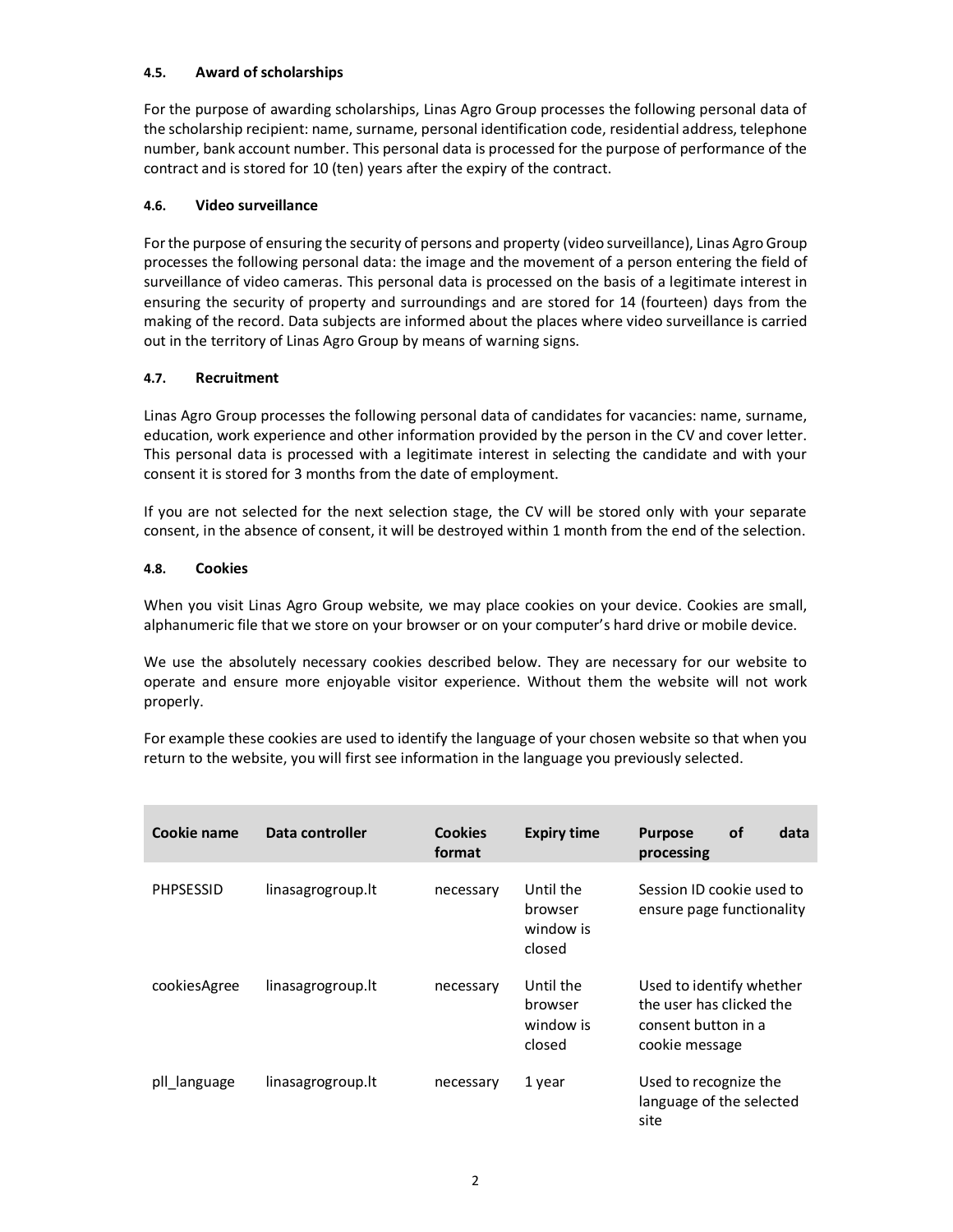### **5. HOW IS YOUR PERSONAL DATA PROCESSED?**

Your personal data will be processed in accordance with the requirements established by the General Data Protection Regulation (GDPR). Your personal data is handled responsibly and securely. Linas Agro Group implements appropriate data protection technical and organizational measures to protect the processed personal data from accidental or unlawful destruction, damage, alteration, loss, disclosure, both by establishing measures for the processing of personal data and during the processing of the data itself, as well as from any other illegal processing.

# **6. TO WHOM CAN WE DISCLOSE YOUR PERSONAL INFORMATION?**

We may disclose information about you to our employees, intermediaries, service providers, such as debt administration or debt collection companies, archiving service providers, marketing services, IT service providers or subcontractors, if reasonably necessary for the purposes as set forth in this Privacy Policy.

We may also disclose your data within the group companies of Linas Agro Group (AB "Linas Agro", UAB "Dotnuva Baltic", etc.) on the basis of a legitimate interest in performing internal administration or with your separate consent. The list of companies belonging to the group and the current organizational structure of the group are available at: https://www.linasagrogroup.lt/en/aboutus/group-structure/.

We may disclose your personal data to personal data processors who provide services (perform work) to us, i. e. IT service providers, auditors, lawyers, consultants, and process your data on behalf of Linas Agro Group as a data controller.

Data controllers have the right to process personal data only in accordance with our instructions and only to the extent necessary. We will take all necessary measures to ensure that our data controllers have implemented appropriate organizational and technical measures to ensure the security of personal data and to maintain the confidentiality of the personal data.

Your data may be transferred to government agencies and other institutions or other persons performing functions assigned to them by law.

In addition, we may disclose information about you:

- If required to do so by law;
- In order to protect our rights or interests (including disclosing your personal data to third parties to recover your debts from us);
- Intending to transfer a part of the company's activities or its assets, or reorganize the company or carrying out these processes, disclosing your personal data to the (potential) acquirer of the activities or its part, to other participants in the reorganization.

### **7. WHAT ARE YOUR RIGHTS?**

Below you will find information about your rights regarding the processing of your personal data by Linas Agro Group and the cases when you can exercise these rights. For more information about your rights or to exercise them, please contact us at the e-mail address provided in this Privacy Policy.

### **7.1. Right of access to your personal data**

In order for you to understand how we use your personal data and to suffer no inconvenience on that account, you may contact us at any time to ask whether any of your personal data is processed by us. You can contact us at any time to ask if we process any of your personal data. If we store or use your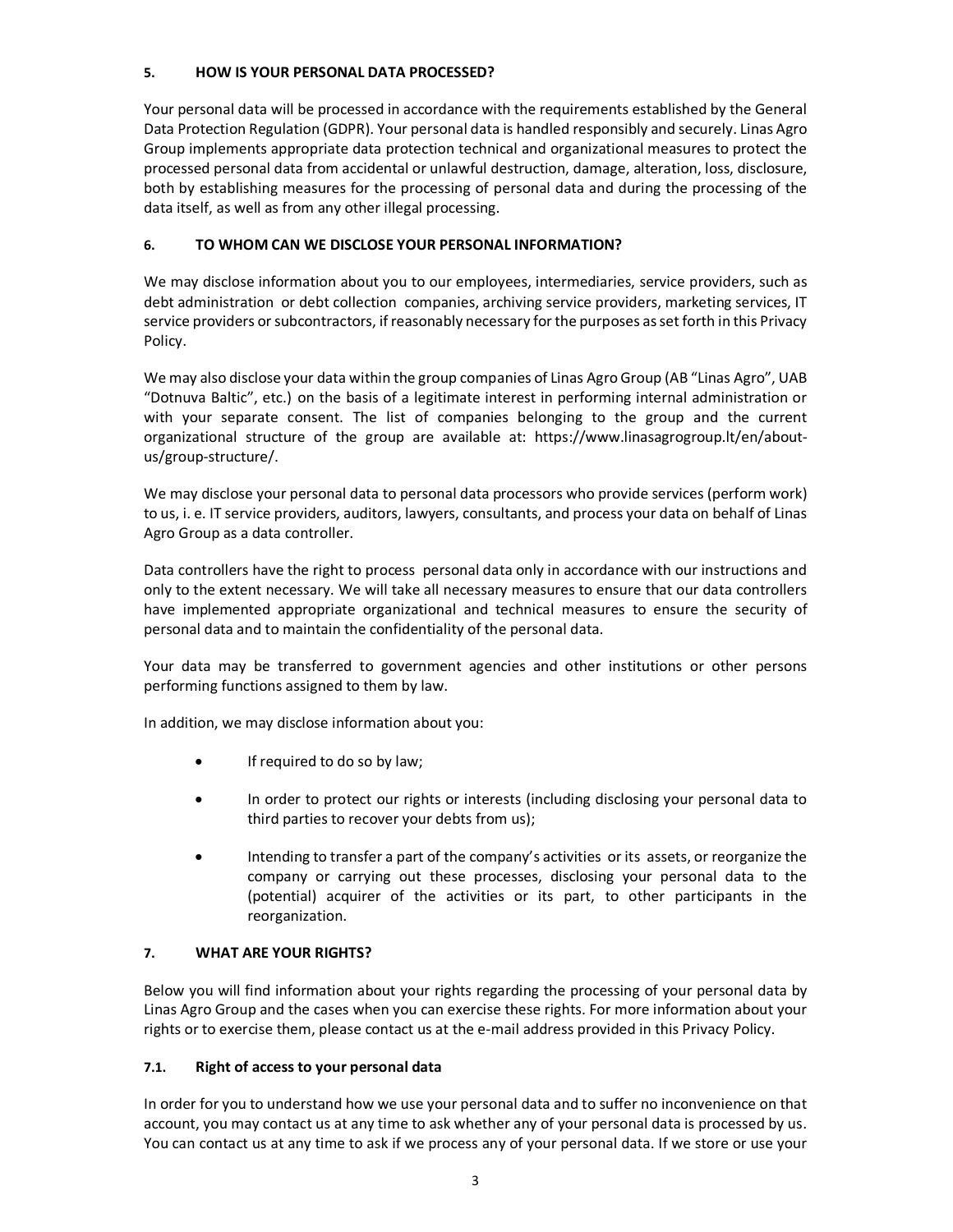personal data in any way, you have the right to access it. To do so, please provide us with a written request at the e-mail address provided in this Privacy Policy. We may ask you to verify your identity so that we can fulfil your request. Follow the principles of fairness and reasonableness when making such a request.

### **7.2. Right to withdraw consent**

If you have given us your explicit consent to process your personal data, you may cancel it at any time via the e-mail address provided in this Privacy Policy.

# **7.3. Right to request more information**

We hope you understand that it is very difficult to discuss all possible ways of collecting and using personal data. We strive to provide the clearest and most complete information possible and we are committed to update this Privacy Policy as the process for using personal information changes. However, if you have any questions about the use of your personal data, we will be happy to answer them or provide any additional information we may disclose. If you have any specific questions or do not understand the information provided, please contact us.

# **7.4. Additional rights**

Below, please find information about your additional rights that may be exercised by you as follows:

- You have the right to ask us to correct any inaccuracies in the data available. In that case, we may ask you to confirm the corrected information.
- You have the right to ask us to delete your personal data. This right is exercised in the cases described in/provided for Article 17 of the GDPR.
- You have the right to ask us to restrict/refrain from processing your personal data.
- You have the right to transfer data that is processed by automated means and that we have received from you with your consent or for the purpose of concluding the contract. If you exercise this right, we will transfer a copy of the data provided by you at your request.
- You have the right to object to the use of your personal data in accordance with the procedure established by the Article 21 of the GDPR.

### **8. HOW CAN YOU EXERCISE YOUR RIGHTS?**

In order to exercise your rights, requests, complaints or claims, please provide us in writing:

- By sending an e-mail to dap@linasagro.lt;
- By sending a letter to Subačiaus St. 5, LT-01302 Vilnius, Lithuania;
- upon arrival at AB Linas Agro Group, at the address Subačiaus St. 5, LT-01302 Vilnius, Lithuania.

We will respond to the received requests, complaints or claims in writing in accordance with the procedure and terms established by legal acts. We strive to provide you with information as soon as possible, but no later than 30 days after receiving your request.

If you contact us, we may process the data you provide to us, i. y. name, surname, e-mail address, telephone number, date and text of correspondence in accordance with this Privacy Policy. Please note